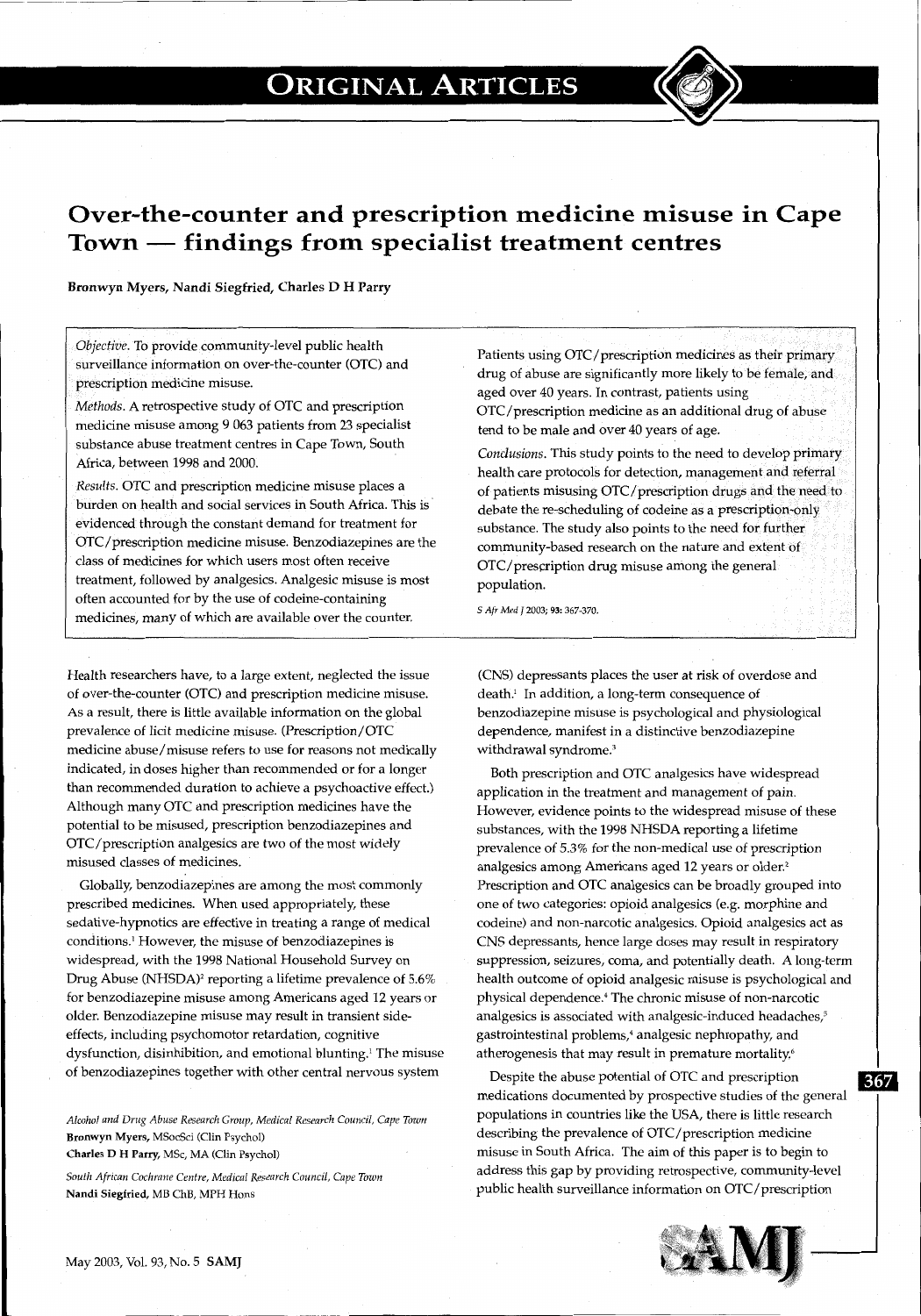

medicine misuse among people attending specialist substance abuse treatment facilities in Cape Town.

**r---------------------------------------------------------------------------** -----

## **Method**

As part of the South African Community Epidemiology Network on Drug Use (SACENDU) project, data on OTC and prescription medicine misuse are collected biannually from 23 specialist substance abuse treatment centres in Cape Town.' These sites represent at least 95% of the specialist treatment centres in Cape Town. Treatment centres include state-funded, private, and non-government institutions. A standardised onepage form is completed on each person treated by a given centre during a particular 6-month period. The form elicits biographical information as well as information on the types of substances abused and patterns of substance abuse. Regular training in data collection procedures is given to staff at treatment centres. To ensure data quality, completed forms are checked for missing information and possible miscodes.

Of the 9 063 forms collected over 6 collection periods between 1998 and 2000, those referring to OTC/prescription medicine as drugs of abuse were selected for further analysis. Using the *South African Medicines Formulary,'* all

OTC/prescription medicine mentions were re-coded as benzodiazepines, analgesics, slimming preparations, or unspecified medicines. Medicines coded as analgesics were further coded as codeine-containing, other opioid, or unspecified medicines. Each form represents a single treatment episode for a specific person.

#### **Results**

From 1998 to 2000, 710 (7.8%) of the 9 063 cases recorded by specialist treatment centres in Cape Town reported OTC, prescription, or unspecified medicines as the primary or secondary substance(s) of abuse (Fig. 1).

#### **OTC/prescription medicines as primary substances of abuse**

OTC and prescription medicines were reported as primary substances of abuse by 239 (2.6%) of the 9 063 cases. Of these 239 cases, 111 (46.4%) reported benzodiazepines and 107 (44.8%) reported analgesics as their primary substances of abuse (Fig. 1).

Significantly more females than males reported abusing  $OTC/p$ rescription medicine as their primary drug of abuse ( $\chi^2$ 



368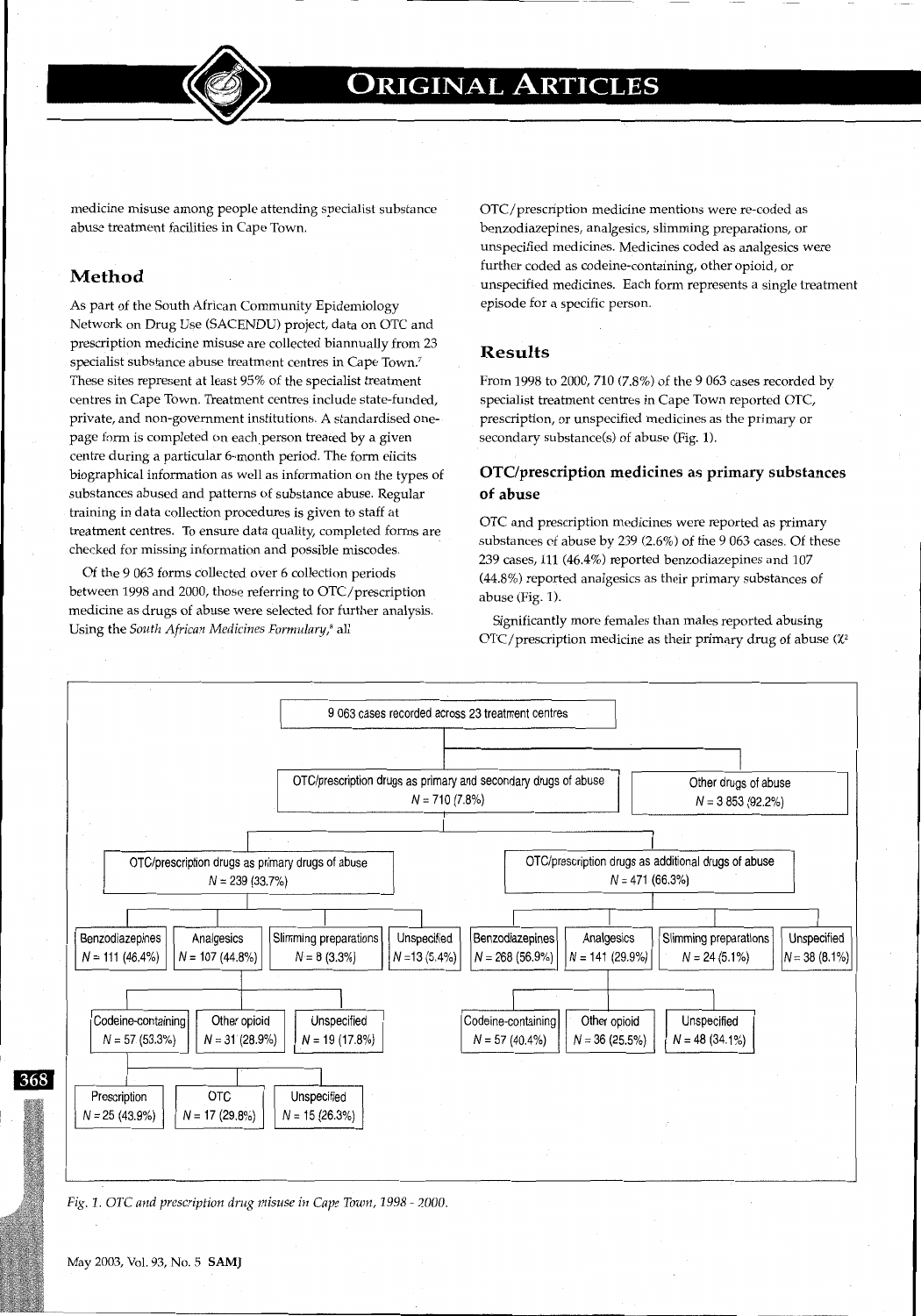$=4.648$ ,  $p = 0.031$ ). Of the 111 patients reporting benzodiazepines as their primary substance of abuse, 74 (66.7%) were female. Similarly, of the 107 people citing analgesics as their primary substance of abuse, 56 (52.3%) were female. Some 63 (57.2%) of the 111 patients reporting benzodiazepines as their primary drugs of abuse, and some 41 (38.6%) of the 107 people reporting analgesics as their primary drug of abuse, were older than 40 years of age.

Among the 107 people reporting analgesics as their primary drug of abuse, 57 (53.3%) abused codeine-containing preparations, of which 43.9% were prescription, 29.8% were OTC, and 26.3% were unspecified medicines. Other opioid analgesics were misused by 28.9% of the patients within this group, of which all were prescription medicines (Fig. 1).

## **OTC/prescription medicines as secondary substances of abuse**

OTC/prescription medicines were cited as secondary substances of abuse by 471 (5.2%) of the 9 063 cases. Benzodiazepines were the most frequently reported licit medicines misused, followed by analgesics (Fig. 1). Some 62 (13.2%) of the 471 patients reported the additional misuse of other medicines that included slimming preparations, antidepressants (e.g. fluoxetine), stimulants (e.g. methylphenidate), and anaesthetics (e.g. ketamine).

Between 1998 and 2000, 174 (64.8%) of the 268 patients reporting using benzodiazepines and 88 (62.1%) of the 141 patients citing analgesics as secondary substances of abuse were male. In terms of age, 117 (43.8%) patients with benzodiazepines and 64 (45.2%) patients with analgesics as secondary substances of abuse were 40 years of age or older.

Of the 268 patients reporting benzodiazepines as their secondary substance of abuse, 154 (57.5%) cited alcohol, 38 (14.3%) cited cocaine, 15 (5.5%) reported heroin, and 15 (5.5%) cited Mandrax (methaqualone) or Mandrax smoked together with cannabis (white pipes) as their primary substance of abuse. Of the 141 patients reporting analgesics as secondary drugs, 57 (40.4%) reported the misuse of codeine-containing preparations, of which 33 (57.9%) were OTC preparations. Some 36 patients (25.5%) reported the misuse of other opioid analgesics, of which 100% were prescribed medicines (Fig. 1). Of the 114 patients reporting analgesics as their secondary substance of abuse, 53 (46.2%) cited alcohol, 20 (17.9%) cited benzodiazepines, 10 (8.3%) reported heroin, 10 (8.3%) cited cannabis, and 10 (8.3%) cited methaqualone as their primary substance of abuse.

#### **Discussion**

The findings from our study confirm that OTC/prescription medicine misuse is frequently reported among patients in substance abuse treatment settings. Compared with most illicit drugs, OTC/prescription medicines are relatively inexpensive, and easy to procure, and possession holds no legal sanction. Many people do not perceive the inappropriate use of OTC/prescription medicines to be as problematic as the use of illicit drugs, which are thought to have greater potential to cause harm.' However, at least for a small proportion (2.6%) of the 9 063 cases studied in Cape Town, OTC/prescription medicine misuse was the primary problem for which patients sought substance abuse treatment services. In addition, the misuse of OTC/prescription medicines in combination with, or in addition to, a primary substance of abuse (commonly alcohol) was cited by 5% of all cases. This pattern of combining medicines with other substances is cause for concern as it is associated with serious health consequences, including coma and death.'

Significantly more females than males reported OTC/prescription medicines as their primary substance of abuse. A partial explanation for this contrast may lie in the use of benzodiazepines to treat the high prevalence of anxiety and mood disorders among women.' For many women it may also be more socially acceptable to use OTC/prescription medicines than other substances.

Consistent with findings from studies conducted in the USA and Europe,<sup>1,2</sup> benzodiazepines are the most widely misused medicines in Cape Town. Also in keeping with international findings,'·11 the majority of substance-abusing patients use benzodiazepines in addition to their primary drug of abuse, which is most likely to be alcohol. For these patients, benzodiazepines may be used to enhance the effect of the primary drug of abuse or to alleviate withdrawal symptoms when they are unable to source their drug of choice.<sup>10</sup> In contrast, patients citing stimulants (e.g. cocaine) as their primary drug may use benzodiazepines as part of a stimulant/ depressant cycle, to ease stimulant-withdrawal symptoms, or to soften the edge of a stimulant 'high'.<sup>10</sup>

The second most frequently reported class of medicines misused in Cape Town is OTC/prescription analgesics. Once again, this is consistent with international findings.' Codeinecontaining analgesics are the most commonly misused analgesics, of which a substantial proportion are OTC medicines.

Our study provides good evidence that OTC/prescription medicine abuse places a considerable burden on the health and social services of the Western Cape. OTC/prescription medicine abuse does not receive the same media, or indeed medical, attention as illicit drugs. However, given their  $\overline{369}$ widespread availability and their acceptance by the broader community, OTC/prescription medicine abuse may be more harmful to society than previously thought. Clinicians, researchers and policy-makers have a responsibility to raise awareness of the problem among themselves and within the broader public. General practitioners and pharmacists may